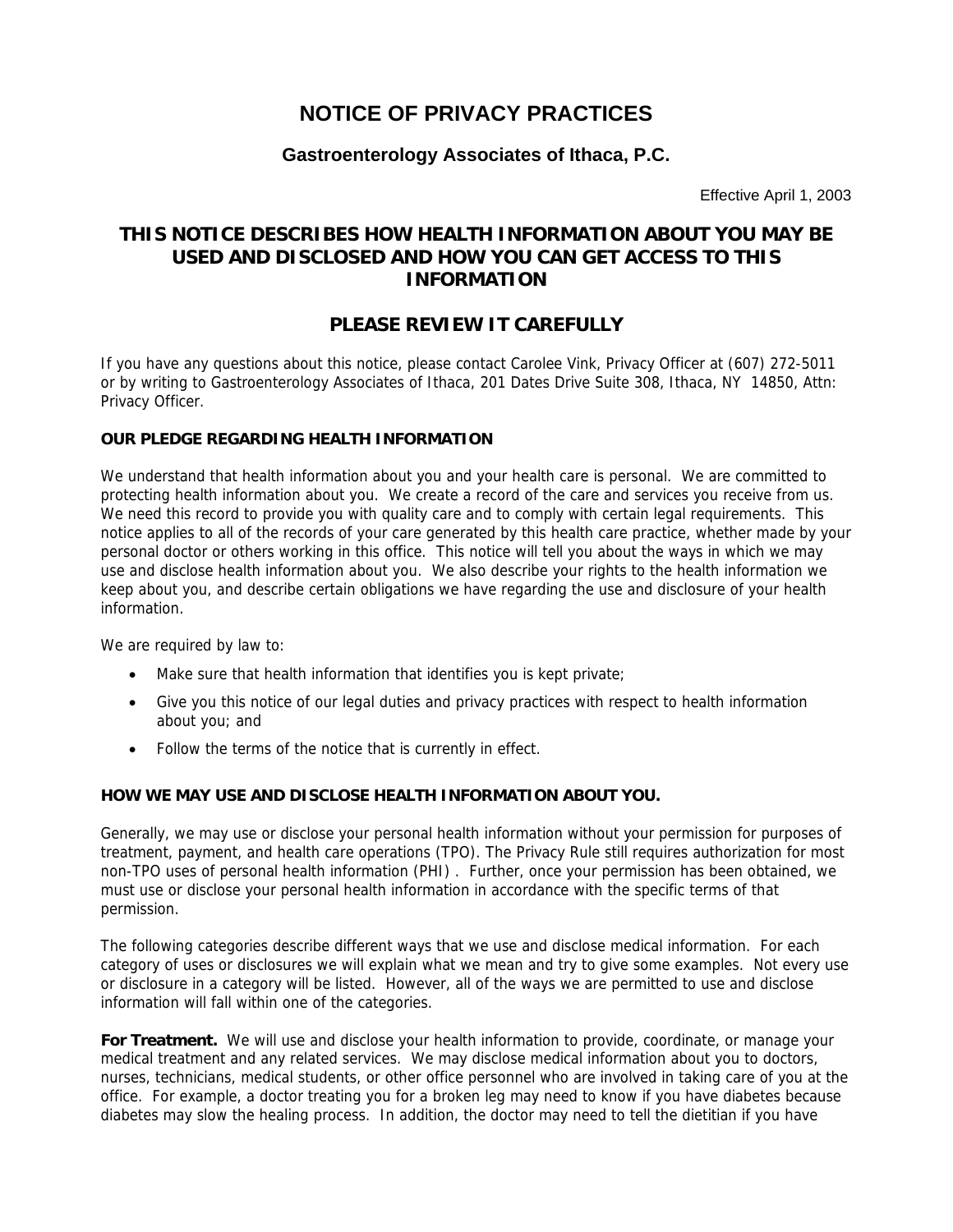diabetes so that we can arrange for you to receive information regarding appropriate meals. Our office may need to work with other health care individuals in order to coordinate the different things you need such as prescriptions, lab work, and x-rays. We also may disclose medical information about you to people outside of the office who may be involved in your medical care after you leave the office, such as family members, or others we use to provide services that are part of your care.

For Payment. We may use and disclose medical information about you so that the treatment and services you receive from us may be billed to and payment may be collected from you, an insurance company, or a third party. For example, we may need to give your health plan information about the services you received so that your health plan will pay us or reimburse you for the visit. We may also tell your health plan about a treatment you are going to receive to obtain prior approval or to determine whether your plan will cover the treatment.

**For Health Care Operations.** We may use and disclose health information about you for operations of our health care practice. These uses and disclosures are necessary to run our practice and make sure that all of our patients receive quality care. These activities include, but are not limited to, quality assessment activities, employee review activities, training of medical students, licensing, marketing and fundraising activities, and conducting or arranging other business activities.

For example, we may disclose your protected health information to medical students that see patients at our office. We may also call you by name in the waiting room when your physician/provider is ready to see you.

We will share your protected health information with third party, "business associates" that perform various activities (e.g. billing, transcription services) for the practice. Whenever an arrangement between our office and a business associate involves the use or disclosure of your protected health information, we will have a written contract that contains terms that will protect the privacy of your protected health information.

We may also disclose information to doctors, nurses, technicians, medical students, and other office personnel for review and learning purposes. We may remove information that identifies you from this set of health information so others may use it to study health care delivery without learning who the specific patients are.

**Appointment Reminders.** We may use and disclose medical information to contact you as a reminder that you have an appointment for treatment or medical care with us.

**Treatment Alternatives.** We may use and disclose medical information to tell you about or recommend possible treatment options or alternatives that may be of interest to you.

**Individuals Involved in Your Care or Payment for Your Care.** We may release medical information about you to a friend or family member who is involved in your medical care. We may also give information to someone who helps pay for your care. We may also tell your family or friends your condition and that you are in the hospital, ambulatory surgery unit, or office. In addition, we may disclose medical information about you to an entity assisting in a disaster relief effort so that your family can be notified about your condition, status and location.

**Research.** Under certain circumstances, we may use and disclose health information about you for research purposes. For example, a research project may involve comparing the health and recovery of all patients who received one medication to those who received another, for the same condition. All research projects, however, are subject to a special approval process. This process evaluates a proposed research project and its use of health information, trying to balance the research needs with patients' need for privacy of their health information. Before we use or disclose health information for research, the project will have been approved through this research approval process; but we may disclose health information about you to people preparing to conduct a research project. For example, we may help potential researchers look for patients with specific health needs, so long as the health information they review does not leave our facility.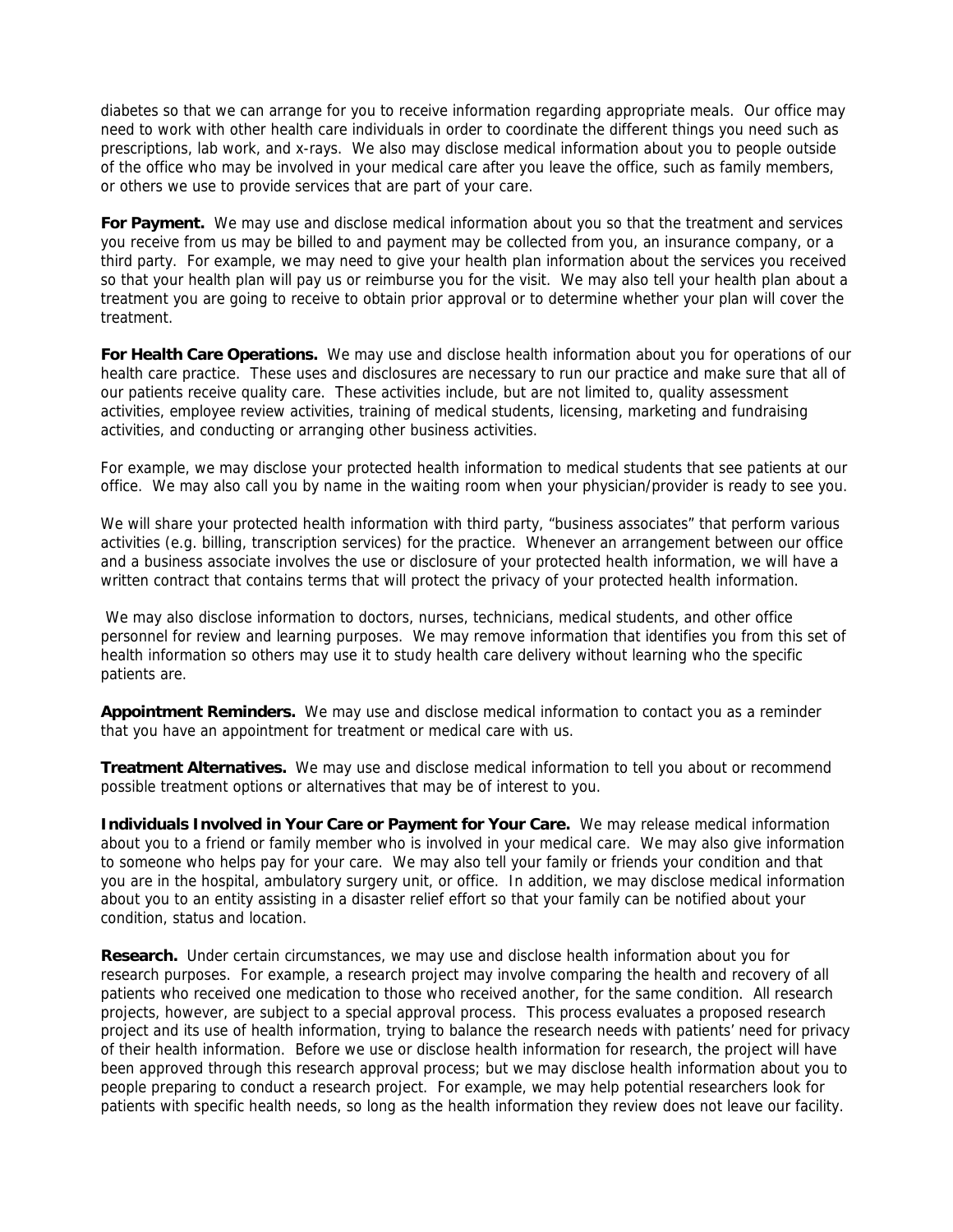We will almost always ask for your specific permission if the researcher will have access to your name, address, or other information that reveals who you are, or will be involved in your care.

**As Required By Law.** We will disclose medical information about you when required to do so by federal, state or local law.

**To Avert a Serious Threat to Health or Safety.** We may use and disclose medical information about you when necessary to prevent a serious threat to your health and safety or the health and safety of the public or another person. Any disclosure, however, would only be to someone able to help prevent the threat.

#### **SPECIAL SITUATIONS**

**Organ and Tissue Donation.** If you are an organ donor, we may release medical information to organizations that handle organ procurement or organ, eye, or tissue transplantation or to an organ donation bank, as necessary to facilitate organ or tissue donation and transplantation.

**Military and Veterans.** If you are a member of the armed forces, we may release medical information about you as required by military command authorities. We may also release medical information about foreign military personnel to the appropriate foreign military authority.

If you are a member of the Armed Forces, we may disclose medical information about you to the Department of Veterans Affairs upon your separation or discharge from military service. This disclosure is necessary for the Department of Veterans Affairs to determine whether you are eligible for certain benefits.

**Workers' Compensation.** We may release medical information about you for workers' compensation or similar programs. These programs provide benefits for work-related injuries or illness.

**Public Health Risks.** We may disclose medical information about you for public health activities. These activities generally include the following:

- To prevent or control disease, injury, or disability;
- To report births and deaths;
- To report child abuse or neglect;
- To report reactions to medications or problems with products;
- To notify people of recalls of products they may be using;
- To notify a person who may have been exposed to a disease or may be at risk for contracting or spreading a disease or condition; and;
- To notify the appropriate government authority if we believe a patient has been the victim of abuse, neglect, or domestic violence. We will only make this disclosure if you agree or when required or authorized by law.

**Health Oversight Activities.** We may disclose medical information to a health oversight agency for activities authorized by law. These oversight activities include, for example, audits, investigations, inspections, and licensure. These activities are necessary for the government to monitor the health care system, government programs, and compliance with civil rights laws.

**Lawsuits And Disputes.** If you are involved in a lawsuit or a dispute, we may disclose medical information about you in response to a court or administrative order. We may also disclose medical information about you in response to a subpoena, discovery request, or other lawful process by someone else involved in that dispute, but only if efforts have been made to tell you about the request or to obtain an order protecting the information requested.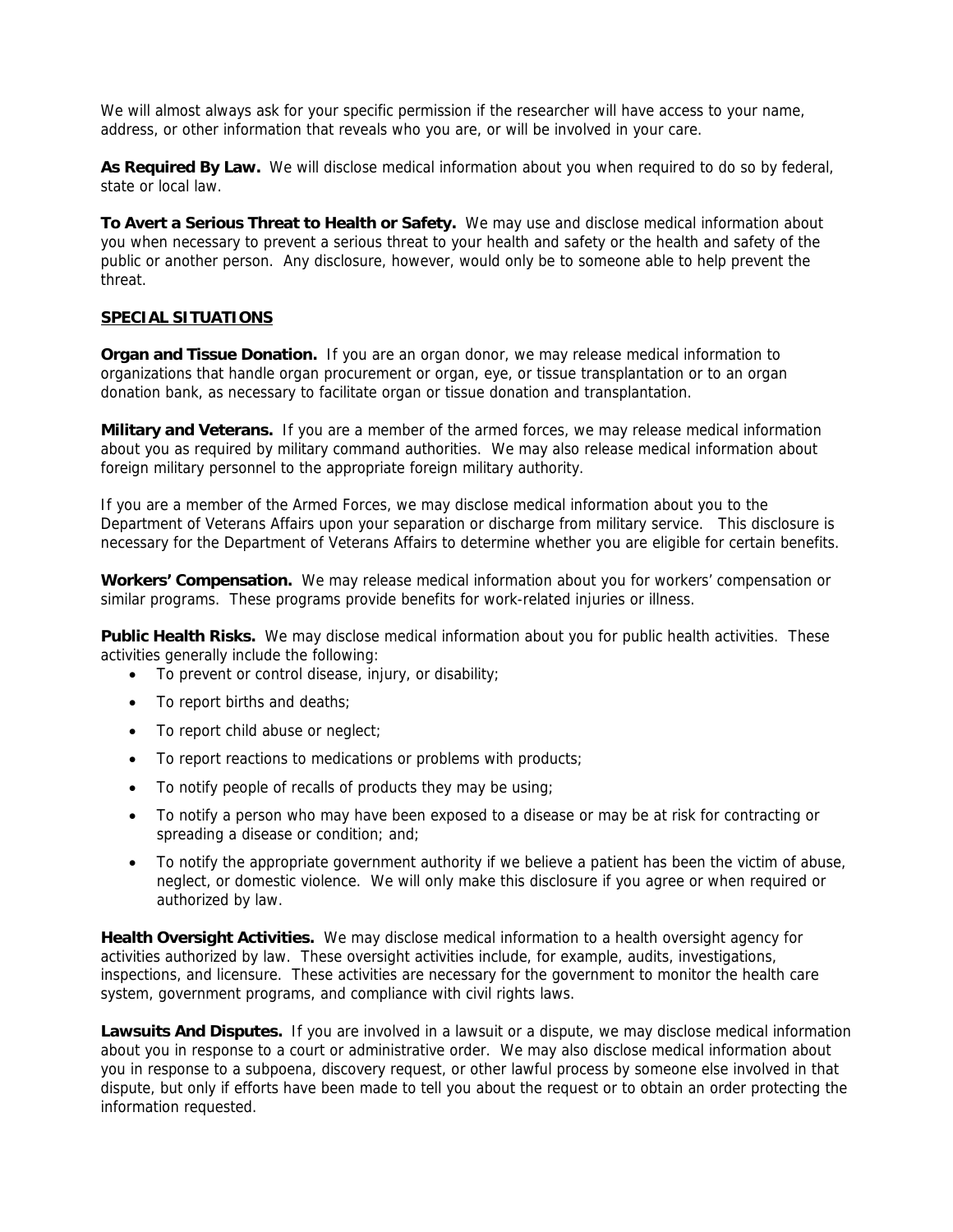**Law Enforcement.** We may release medical information if asked to do so by a law-enforcement official:

- In response to a court order, subpoena, warrant, summons or similar process;
- To identify or locate a suspect, fugitive, material witness, or missing person;
- About the victim of a crime if, under certain limited circumstances, we are unable to obtain the person's agreement;
- About a death we believe may be the result of criminal conduct;
- About criminal conduct at the office; and
- In emergency circumstances to report a crime; the location of the crime or victims; or the identity, description or location of the person who committed the crime.

**Coroners, Medical Examiners and Funeral Directors.** We may release medical information to a coroner or medical examiner. This may be necessary, for example, to identify a deceased person or determine the cause of death. We may also release medical information about patient to funeral directors as necessary to carry out their duties.

**National Security and Intelligence Activities.** We may release medical information about you to authorized federal officials for intelligence, counterintelligence, and other national security activities authorized by law.

**Inmates.** If you are an inmate of a correctional institution or under the custody of a law enforcement official, we may release medical information about you to the correctional institution or law enforcement official. This release would be necessary (1) for the institution to provide you with health care; (2) to protect your health and safety or the health and safety of others; or (3) for the safety and security of the correctional institution.

### **YOUR RIGHTS REGARDING MEDICAL INFORMATION ABOUT YOU**

You have the following rights regarding medical information we maintain about you:

**Right to Inspect and Copy.** You have the right to inspect and copy medical information that may be used to make decisions about your care. Usually, this includes medical and billing records, but does not include psychotherapy notes.

To inspect and copy medical information that may be used to make decisions about you, you must submit your request in writing to our office. If you request a copy of the information, we may charge a fee as permitted by state law for the costs of copying, mailing or other supplies associated with your request.

We may deny your request to inspect and copy in certain very limited circumstances. If you are denied access to medical information, you may request that the denial be reviewed. Another licensed health care professional chosen by the office will review your request and the denial. The person conducting the review will not be the person who denied your request. We will comply with the outcome of the review.

**Right to Amend.** If you feel that medical information we have about you is incorrect or incomplete, you may ask us to amend the information. You have the right to request an amendment for as long as the information is kept by or for the office.

To request an amendment, your request must be made in writing on a Request for Amendment of the Medical Record form, which we will provide, and submitted to Gastroenterology Associates of Ithaca, Right to Amend, 201 Dates Drive Suite 308, Ithaca, NY 14850. In addition, you must provide a reason that supports your request.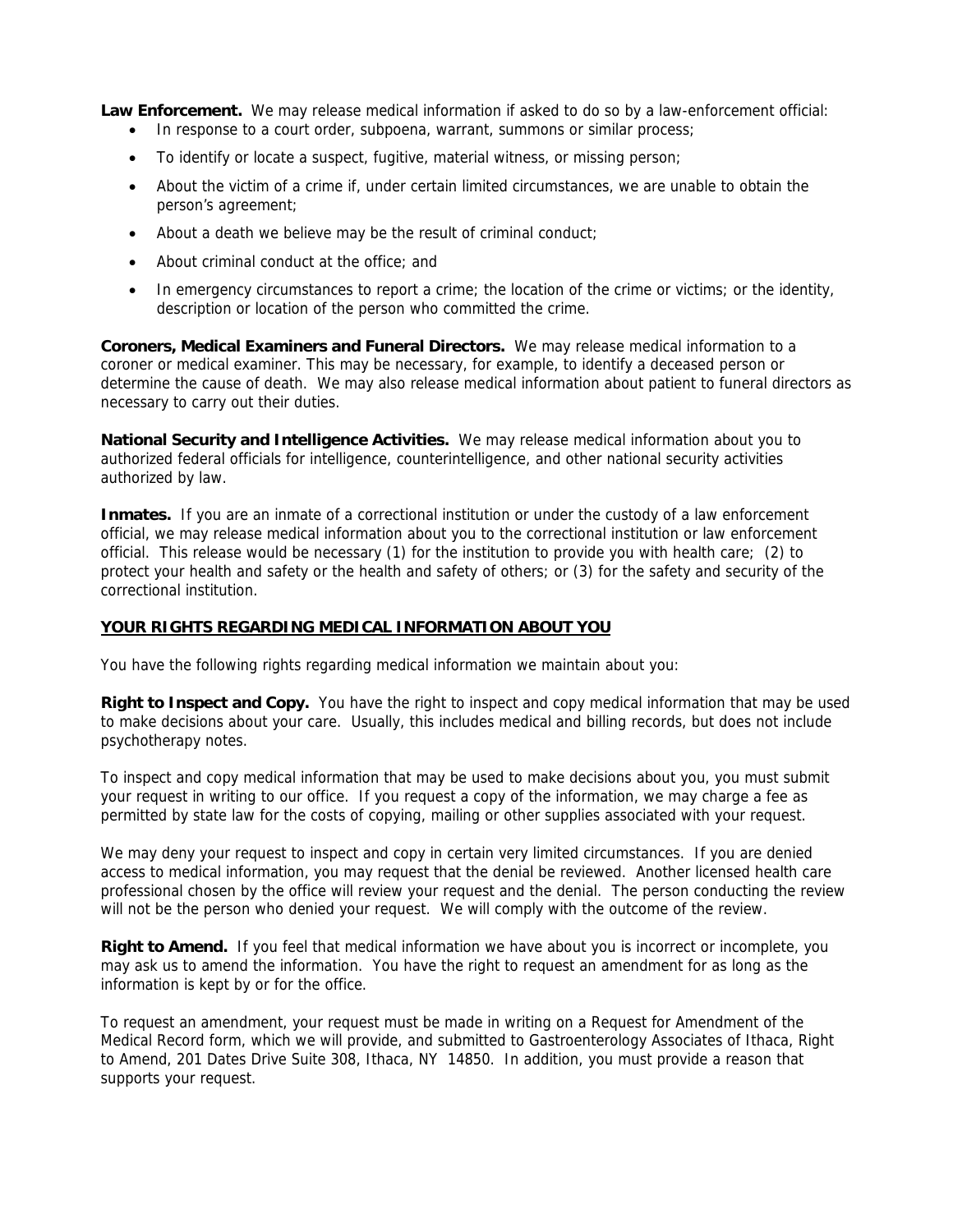We may deny your request for an amendment if it is not in writing or does not include a reason to support the request. In addition, we may deny your request if you ask us to amend information that:

- Was not created by us, unless the person or entity that created the information is no longer available to make the amendment;
- Is not part of the medical information kept by or for the office;
- Is not part of the information for which you would be permitted to inspect or copy; or
- Is accurate and complete.

**Right to an Accounting of Disclosures.** You have the right to request an "accounting of disclosures." This is a list of disclosures we made of medical information about you. This right applies to disclosures for purposes other than treatment, payment or health care operations as described in the Notice of Privacy Practices. It excludes disclosures we may have made to you, to family members or friends involved in your care, or for notification purposes.

To request this list or accounting of disclosures, you must submit your request in writing to Gastroenterology Associates of Ithaca, Accounting of Disclosures, 201 Dates Drive, Suite 308, Ithaca, NY 14850. Your request must state a time-period that may not be longer than six years and may not include dates before April 14, 2003. Your request should indicate in what form you want the list (for example, on paper, or electronically). We have a form available for your use in requesting an accounting of disclosures; please contact our office for a copy of this form.

 The first list you request in a 12-month period will be free. For additional lists, we may charge you for the costs of providing the list. We will notify you of the cost involved and you may choose to withdraw your request at that time before any costs are incurred.

**Right to Request Restrictions.** You have the right to request a restriction or limitation on the medical information we use or disclose about you for treatment, payment or health care operations. You also have the right to request a limit on the medical information we disclose about you to someone who is involved in your care or the payment for your care, like a family member or friend. For example, you could ask that we not use or disclose information about a surgery you had.

We are not required to agree to your request. If we do agree, we will comply with your request unless the information is needed to provide you emergency treatment. To request restrictions, you must make your request in writing to Gastroenterology Associates of Ithaca, Request for Restriction, 201 Dates Drive, Suite 308, Ithaca, NY 14850. In your request, you must tell us (1) what information you want to limit; (2) whether you want to limit our use, disclosure or both; and (3) to whom you want the limits to apply, for example, disclosures to your spouse.

**Right to Request Confidential Communications.** You have the right to request that we communicate with you about medical matters in a certain way or at a certain location. For example, you can ask that we only contact you at work or by mail.

To request confidential communications, you must make your request in writing to Gastroenterology Associates of Ithaca, Confidential Communications, 201 Dates Drive, Suite 308, Ithaca, NY 14850. We will not ask you the reason for your request. We will accommodate all reasonable requests. Your request must specify how or where you wish to be contacted.

**Right to a Paper Copy of This Notice.** You have the right to a paper copy of this notice. You may ask us to give you a copy of this notice at any time. Even if you have agreed to receive this notice electronically, you are still entitled to a paper copy of this notice.

To obtain a paper copy of this notice, contact our office at (607) 272-5011 or ask for a copy in person at our office.